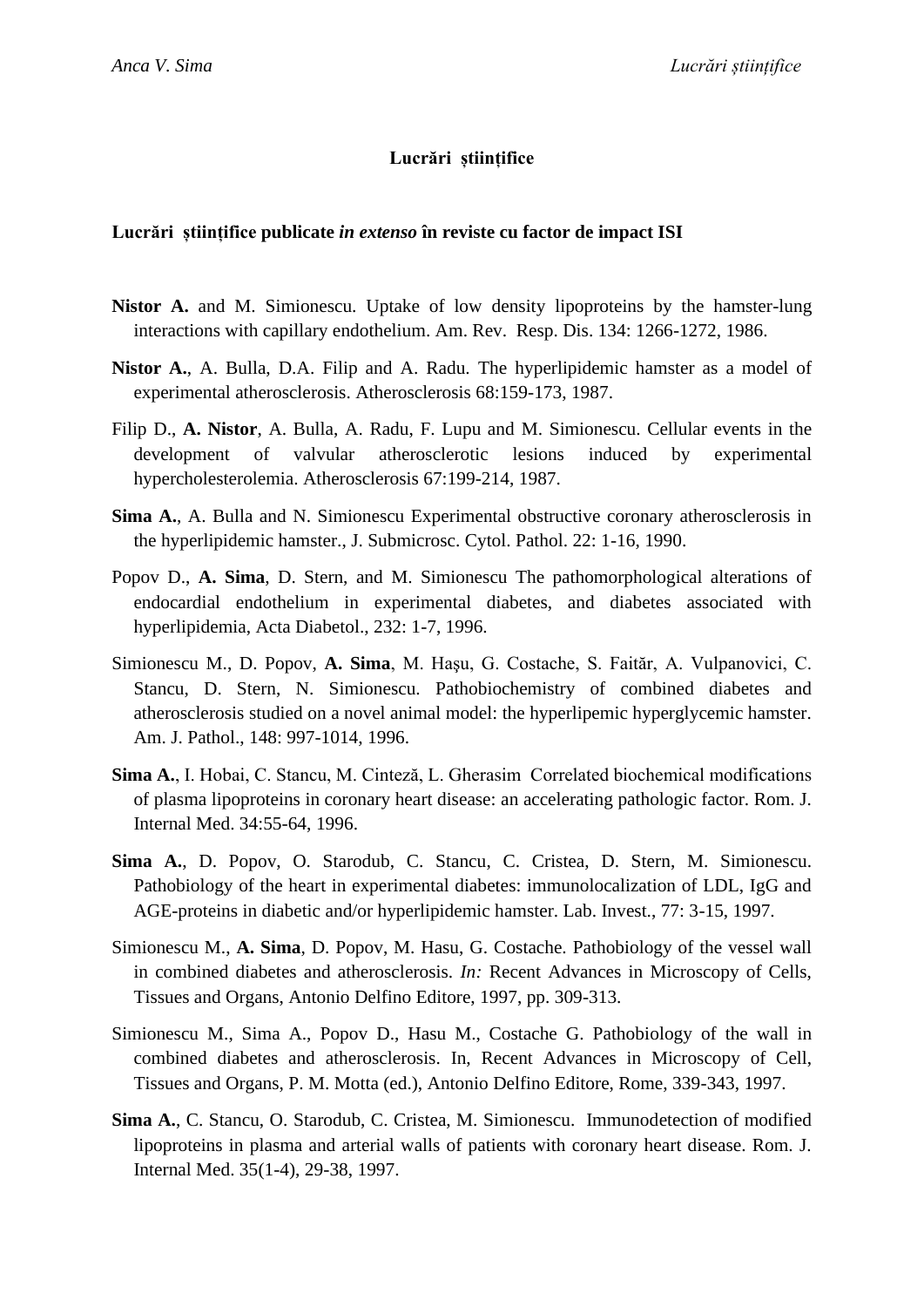- Mompeo B., D. Popov, **A. Sima**, E. Constantinescu, M. Simionescu. Diabetes induced structural changes of venous and arterial endothelium and smooth muscle cells. J. Submicrosc. Cytol. Pathol., 30: 1-6, 1998.
- **Sima A.**, C. Stancu, E. Constantinescu, L. Ologeanu, M. Simionescu. The hyperlipemic hamster – a model for testing the anti-atherogenic effect of amlodipine, *J. Cell. Mol. Med.*, 5(2): 153-162, 2001
- Niculescu L., C. Stancu, D. Toporan, **A. Sima**, M. Simionescu. The serum total peroxyl radical trapping potential – an assay to define the stage of atherosclerosis, *J. Cell. Mol. Med.*, 5(3): 285-294, 2001
- Stancu C., **A. Sima**. Statins: mechanisms of action and effects. *J. Cell. Mol. Med.*, 5(4): 378- 387, 2001
- Simionescu M., C. Stancu, G. Costache, **A. Sima**. Endothelial cell response to hyperlipemia: activation - dysfunction - injury; the protective role of simvastatin. Vasc. Pharmacol. 38(5): 275-282, 2002.
- **Sima A.**, C. Stancu. Modified lipoproteins accumulate in human coronary atheroma. *J. Cell. Mol. Med.*, 6(1): 110-111, 2002.
- **Sima A.** Experimental atheroma formation in the coronary artery of the hyperlipemic hamster *J. Cell. Mol. Med.*, 6(2): 276-277, 2002.
- Popescu I., M. Simionescu, D. Tulbure, **A. Sima**, C.I. Cătană-Negreanu, L.S. Niculescu, N. Hâncu, L. Gheorghe, M. Mihaila, S. Ciurea, V. Vidu. Homozigous familial hypercholesterolemia: specific indication for domino liver transplantation, *Transplantation*, 76 (9):1345-1350, 2003.
- Glodeanu A., **A. Sima**. A linear kinetic approach and near equilibrium thermodynamics of serum parameters from atherosclerosis- induced animals treated with drugs. Rom. J. Physics*,* 48, 649-657, 2003
- **Sima A.**, A. Iordan, C. Stancu. Apolipoprotein E polymorphism a risk factor for the metabolic syndrome. *Clin.Chem. Lab. Med.* **45**(9): 1149-53, 2007 (IF 3.432, **Q1**).
- Niculescu L.S., J. Fruchart-Najib, J.-C. Fruchart, **A. Sima**. Apolipoprotein A-V gene polymorphisms in subjects with metabolic syndrome. *Clin. Chem. Lab. Med.* **45**(9): 1133- 9, 2007 (IF 3.432, **Q1**).
- Simionescu M., D. Popov, **A. Sima**. Endothelial transcytosis in health and disease. *Cell Tissue Res.* **335**(1):27-40, 2009.
- **Sima AV**, Stancu C., Simionescu M. Vascular endothelium in atherosclerosis. *Cell Tissue Res.* **335**(1):191-203, 2009.
- Toma L, Stancu CS, Botez GM, **Sima AV**, Simionescu M. Irreversibly glycated LDL induce oxidative and inflammatory state in human endothelial cells; added effect of high glucose. *Biochem Biophys Res Commun.* **390**(3):877-82, 2009.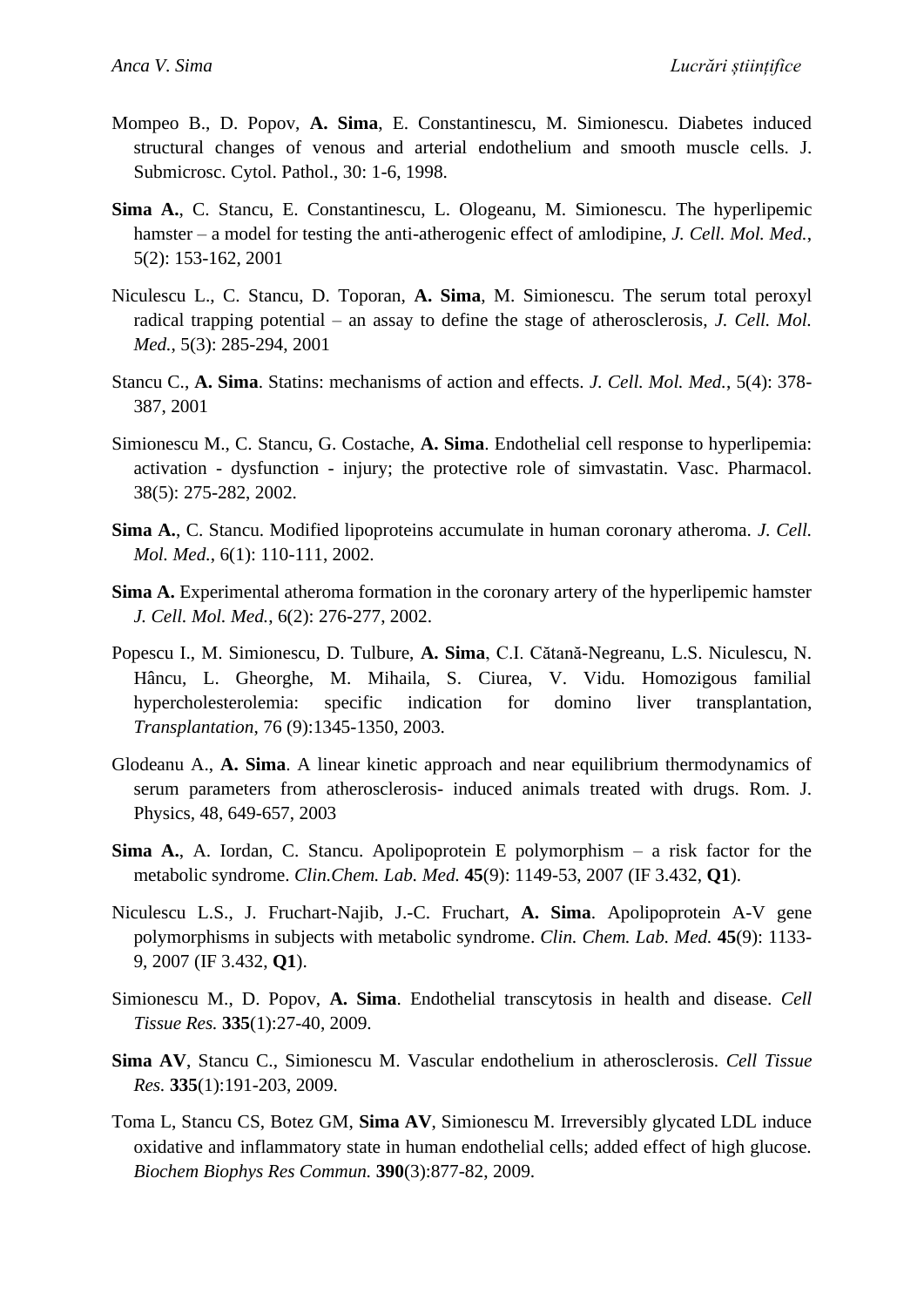- **Sima A.V.,** Botez GM, Stancu CS, Manea A, Raicu M, Simionescu M. Effect of irreversibly glycated LDL in human vascular smooth muscle cells: Lipid loading, oxidative and inflammatory stress. *J Cell Mol Med*. **14**: 2790-2802, 2010 (IF 4.499, **Q1**)
- Niculescu L.S., M. Vlădică, **A.V. Sima**. Association of APOA5 and APOC3 gene polymorphisms with plasma apolipoprotein A5 level in patients with metabolic syndrome. *Biochem. Biophys. Res. Comm.* **391**(1): 587–591, 2010.
- Constantin A, Costache G, **Sima AV**, Glavce CS, Vladica M, Popov DL. Leptin G-2548A and leptin receptor Q223R gene polymorphisms are not associated with obesity in Romanian subjects. *Biochem Biophys Res Commun.* **391**(1): 282-286, 2010.
- Robciuc MR, Metso J, **Sima A**, Ehnholm C, Jauhiainen M., Human apoA-I increases macrophage foam cell derived PLTP activity without affecting the PLTP mass, *Lipids Health Dis*., **9**: 59-65, 2010.
- Constantinescu E., Safciuc F., **Sima A.V.,** A Hyperlipidemic Diet Induces Structural Changes in Cerebral Blood Vessels, *Current Neurovascular Research*, 8(2):131-44, 2011.
- Heltianu C., Robciuc A., Botez G., Musina C., Stancu C., **Sima A.V**., Simionescu M., Modified Low Density Lipoproteins decrease the activity and expression of lysosomal acid lipase in human endothelial and smooth muscle cells, *Cell Biochemistry and Biophysics*, **61**(1): 209-16, 2011.
- Toma L, Stancu C.S., Sanda G.M., **Sima A.V.**, Anti-oxidant and anti-inflammatory mechanisms of amlodipine action to improve endothelial cell dysfunction induced by irreversibly glycated LDL. *Biochem Biophys Res Commun.* **411**(1): 202- 207, 2011.
- Niculescu L.S., M.R. Robciuc, G.M. Sanda, **A.V. Sima**. Apolipoprotein A-I stimulates cholesteryl ester transfer protein and apolipoprotein E secretion from lipid-loaded macrophages; the role of NF-κB and PKA signaling pathways, *Biochem Biophys Res Commun*. **415**(3): 497-502, 2011.
- Stancu C.S., Toma L, **Sima A.V.,** Dual role of lipoproteins in endothelial cell dysfunction in atherosclerosis, *Cell Tissue Res.*, 349(2):433-46, 2012
- Niculescu LS, Sanda GM, **Sima AV**, HDL inhibit endoplasmic reticulum stress by stimulating apoE and CETP secretion from lipid-loaded macrophages, *Biochem Biophys Res Commun* **434**: 173–178, 2013.
- Stancu CS, Sanda GM, Deleanu M, **Sima AV**, Probiotics determine hypolipidemic and antioxidant effects in hyperlipidemic hamsters, *Mol. Nutr. Food Res.*, 58(3): 559-568, 2014 (IF 4.259, **Q1**).
- Simionescu, N., Niculescu, L.S., Sanda, G.M., Margina, D., **Sima, A.V.**, Analysis of circulating microRNAs that are specifically increased in hyperlipidemic and/or hyperglycemic sera, *Molecular Biology Reports*, **41**(9): 5765-5773, 2014.
- Niculescu L.S., N. Simionescu, G.M. Sanda, M.G. Cărnuţă, C.S. Stancu, A.C. Popescu, M.R. Popescu, A. Vlad, D.R. Dimulescu, M. Simionescu, **A.V. Sima**. MiR-486 and miR-92a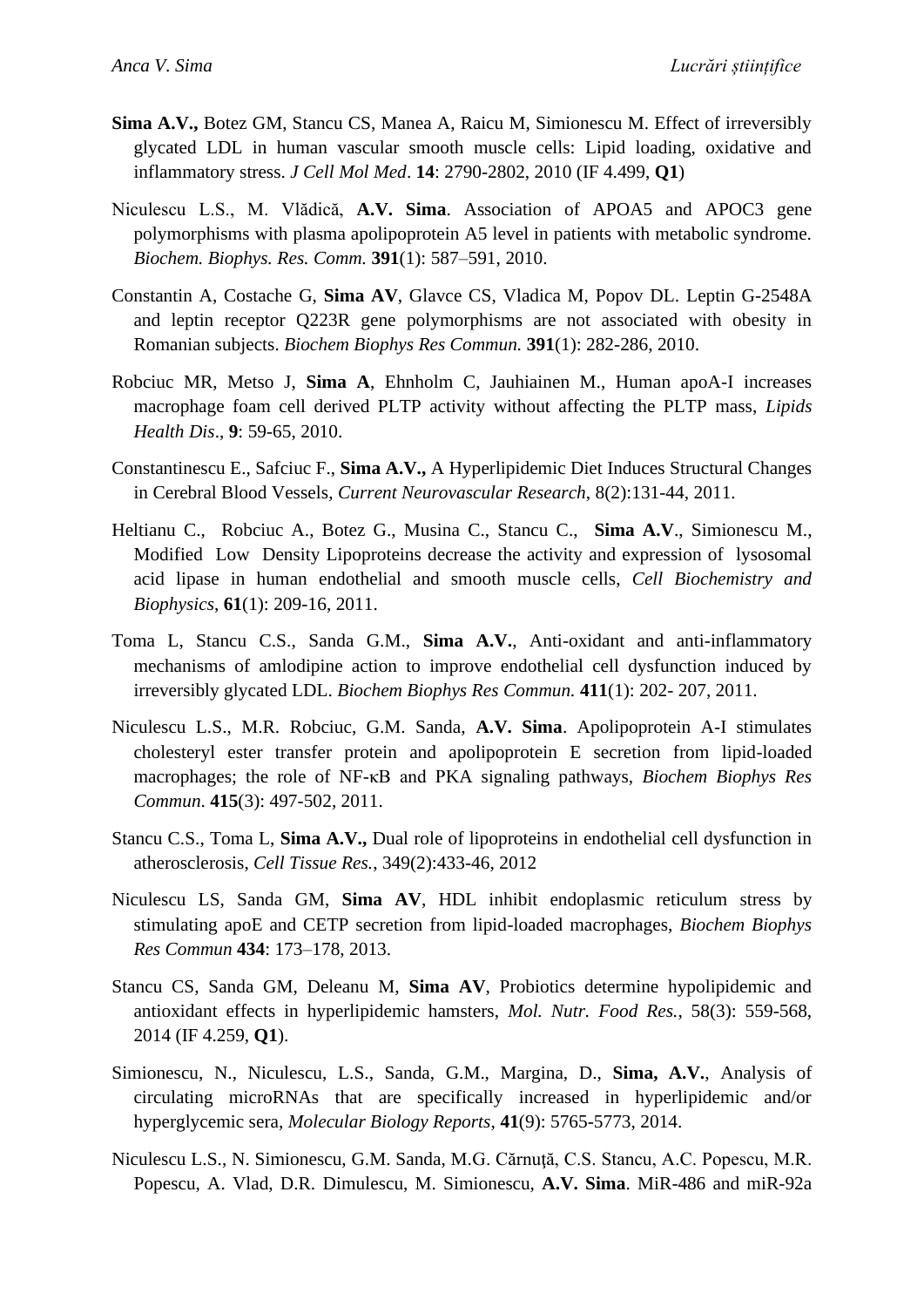*Anca V. Sima Lucrări științifice*

identified in circulating HDL discriminate between stable and vulnerable coronary artery disease patients. *PLoS One* **10**(10): e0140958, **2015** (FI 3,057, **Q1**)

- Stancu CS, Carnuta MG, Sanda GM, Toma L, Deleanu M, Niculescu LS, Sasson S, Simionescu M, **Sima A.V**. Hyperlipidemia-induced hepatic and small intestine ER stress and decreased paraoxonase 1 expression and activity is associated with HDL dysfunction in Syrian hamsters. *Mol Nutr Food Res*. **59**(11): 2293-302, 2015 (IF 4.259, **Q1**).
- Simionescu N., L. S. Niculescu, G.M. Sanda, M.G. Cărnuţă, C.S. Stancu, A.C. Popescu, M.R. Popescu, A. Vlad, D.R. Dimulescu, M. Simionescu, **A.V. Sima**. Hyperglycemia determines increased specific microRNAs levels in sera and HDL of acute coronary syndrome patients and stimulates microRNAs production in human macrophages. *PLoS One* **11**(8): e0161201, **2016** (IF 3.54, **Q1**).
- Cărnuță M.G., C..S Stancu, L. Toma, G.M. Sanda, L.S. Niculescu, M. Deleanu, A.C. Popescu, M.R Popescu., A. Vlad, D.R. Dimulescu, M. Simionescu, **A.V. Sima**. Dysfunctional high-density lipoproteins have distinct composition, diminished antiinflammatory potential and discriminate acute coronary syndrome from stable coronary artery disease patients, *Scientific Rep*. **7**(1): *7295,* **2017** (IF 4.26, **Q1**).
- Sanda G.M., M. Deleanu, L. Toma, C.S. Stancu, M Simionescu., **A.V. Sima**. Oxidized LDLexposed human macrophages display increased MMP-9 expression and secretion mediated by endoplasmic reticulum stress. *J Cell Biochem*. 118(4): 661-669, **2017** (IF 3.08, **Q2**).
- Toma L., G.M. Sanda, L. Niculescu, M Deleanu., C. Stancu, **A.V. Sima**. Caffeic acid attenuates the inflammatory stress induced by glycated LDL in human endothelial cells by mechanisms involving inhibition of AGE-receptor, oxidative and endoplasmic reticulum stress", Biofactors, **2017** (IF 3.23, **Q1**).
- Carnuta M.G., Deleanu M., Barbalata T., Toma L., Raileanu M., **Sima A.V.**, Stancu C.S. Zingiber officinale extract administration diminishes steroyl-CoA desaturase gene expression and activity in hyperlipidemic hamster liver by reducing the oxidative and endoplasmic reticulum stress, Phytomedicine 48: 62-69, **2018** (FI 3,6, Q1)
- Toma L., Raileanu M., Deleanu M., Stancu C.S., **Sima A.V.**, Novel molecular mechanisms by which ginger extract reduces the inflammatory stress in TNF $\alpha$  – activated human endothelial cells; decrease of Ninjurin-1, TNFR1 and NADPH oxidase subunits expression, Journal of Functional Foods 48: 654-664, **2018** (FI 3,47, Q1)
- Niculescu, L.S., Simionescu, N., Fuior, E.V., Dragan, E., **Sima A.V**., Inhibition of miR-486 and miR-92a decreases liver and plasma cholesterol levels by modulating lipid-related genes in hyperlipidemic hamsters, Molecular Biology Reports 45(4): 497-509, **2018** (FI 1,9, Q2).
- Niculescu L. S., Dulceanu M. D., Stancu C. S., Carnuta M.G., Barbalata T., **Sima A.V**., Probiotics administration or the high-fat diet arrest modulates microRNAs levels in hyperlipidemic hamsters, Journal of Functional Foods 56: 295–302, **2019** (FI 3,47, Q1).